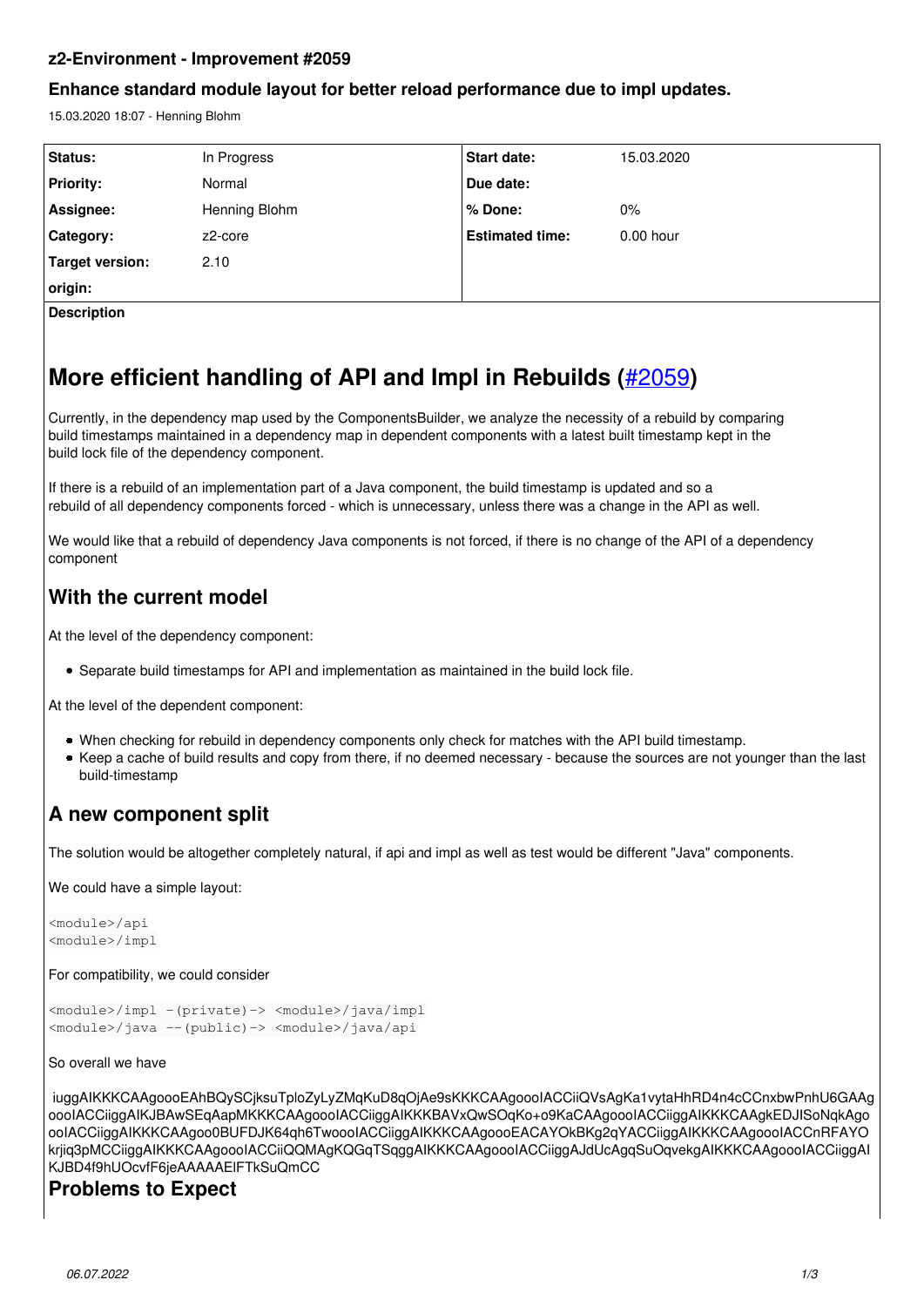### **Missing Dependencies**

In many places provisioning of implementation instances via API provided lookups has been implemented. So, effectively an API dependent component holds on to an impl instance without being subject to a dependency that would invalidate the consuming component, if only the implemtation component is invalidated.

**Approach:** Upon lookup supply an object or a resource handle representing the dependant. Upon an object, its classloader will be inspected and the related Java component made a dependant to the providing implementation. Upon a resource handle, the identified resource will be made a dependant.

## **Acceptance Criterias**

- There is a new component type **com.zfabrik.impl**
	- o The impl component is a reduced Java Component that only supports a private loader.
	- All sources are found in **<component>/src**, binaries in **<component>/bin/{lib|classes}**
	- The component type **com.zfabrik.impl** supports **impl.references** and **impl.includes**, etc.
- There is a new component type **com.zfabrik.api**
	- o The impl component is a reduced Java Component that only supports a public loader.
	- All sources are found in**<component>/src**, binaries in **<component>/{lib|classes}**
	- The component type **com.zfabrik.api** supports **api.references** and **api.includes**, etc.
	- The component type **com.zfabrik.java** by default has a public reference to <module>/api
- There is a new component type **com.zfabrik.test**
	- $\circ$  The test component is a reduced Java Component that only supports a private loader.
	- All sources are found in **<component>/src**, binaries in **<component>/bin/{lib|classes}**
	- The component type **com.zfabrik.test** supports **test.references** and **test.includes**, etc.
	- For test components, **testing.references** can access the private loader of the target
	- A test component has a default **testing.reference** to **<module>/impl**
- **JavaComponentUtil.getJavaComponent** is deprecated and replaced by **JavaComponentUtil.getImplComponent** and **JavaComponentUtil.getApiComponent**
	- All usages of **JavaComponentUtil.getJavaComponent** when looking for component implementations are replaced by **JavaComponentUtil.getImplComponent**
	- **JavaComponentUtil.getImplComponent** checks for **<module>/impl** and if that cannot be found falls back to **<module>/java**
	- **JavaComponentUtil.getApiComponent** checks for **<module>/java** and if that cannot be found defaults to **<module>/api**
- Eclipsoid resolves for **<module>/java** and **<module>/api**
- Eclipsoid supports two module templates:
	- $\circ$  One with /java (legacy, pre 2.9)
	- $\circ$  One with /api and /impl

| Related issues:                                                                 |            |            |
|---------------------------------------------------------------------------------|------------|------------|
| Related to z2-Environment - Improvement #2081: Support a kotlin compiler addon  | New        | 28.09.2020 |
| Related to z2-Environment - Improvement #2082: Support a clojure compiler addon | <b>New</b> | 28.09.2020 |

#### **History**

### **#1 - 05.04.2020 23:06 - Henning Blohm**

*- Description updated*

### **#2 - 05.04.2020 23:12 - Henning Blohm**

*- Description updated*

### **#3 - 28.09.2020 11:42 - Henning Blohm**

*- Related to Improvement #2081: Support a kotlin compiler addon added*

### **#4 - 02.10.2020 16:17 - Henning Blohm**

*- Related to Improvement #2082: Support a clojure compiler addon added*

### **#5 - 11.03.2021 21:35 - Henning Blohm**